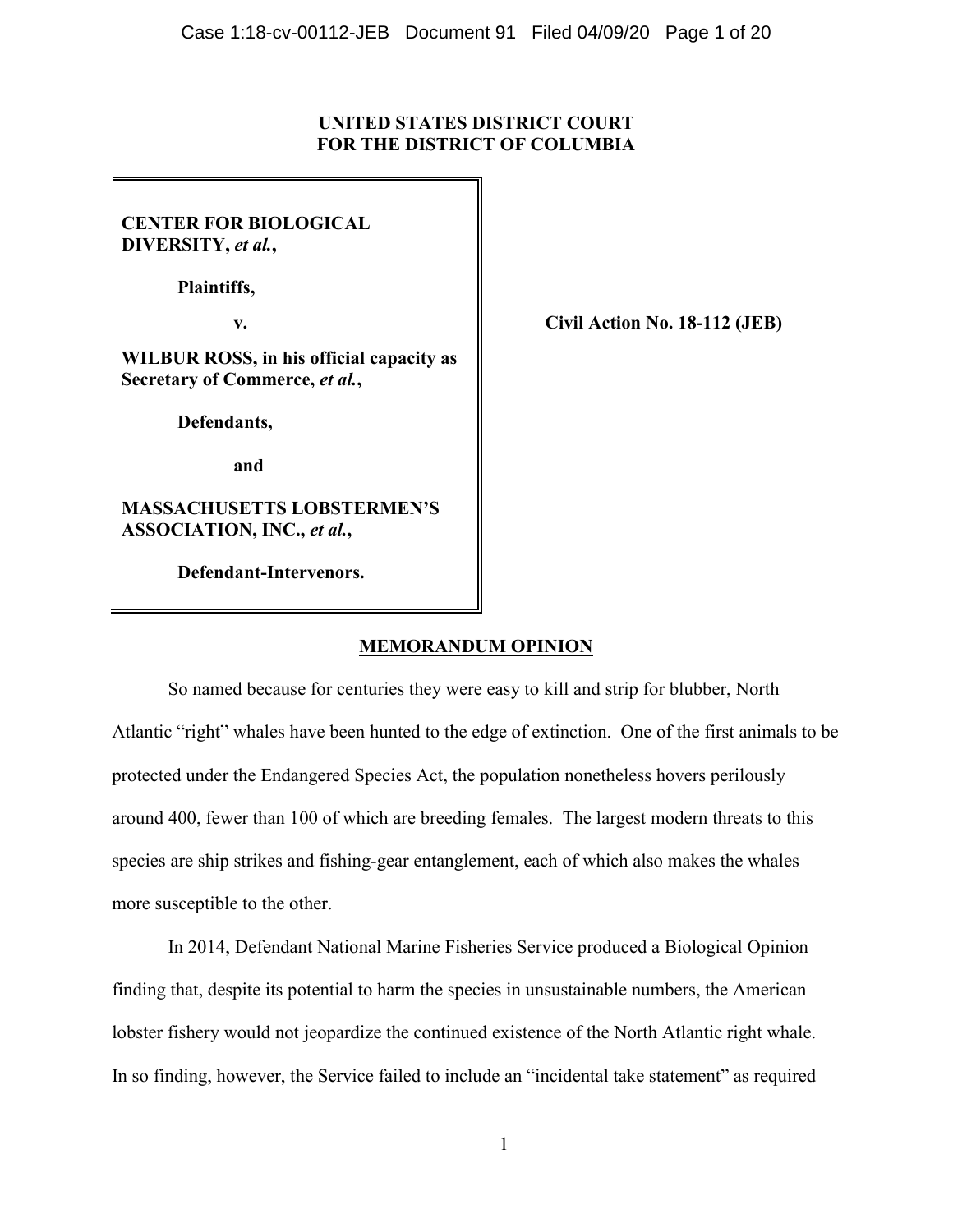## Case 1:18-cv-00112-JEB Document 91 Filed 04/09/20 Page 2 of 20

under the Act. In response to this suit brought by four conservation groups, the Court now concludes that the agency's reasons for this signal omission are unavailing. It will thus hold the 2014 Biological Opinion to be illegal under the Endangered Species Act and will order briefing as to further remedies.

#### **I. Background**

The Court begins by laying out the statutory framework of the ESA, the Marine Mammal Protection Act, and the Administrative Procedure Act before proceeding to the factual and procedural background. Plaintiffs' Complaint, as will be explained in more detail shortly, cites the ESA and APA for Count I, the ESA alone for Counts II and III, and the MMPA and APA for Count IV.

#### A. Statutory Framework

## 1. *Endangered Species Act*

Congress enacted the ESA in 1973 "to halt and reverse the trend toward species extinction, whatever the cost." Nat'l Ass'n of Home Builders v. U.S. Fish and Wildlife Serv., 786 F.3d 1050, 1052 (D.C. Cir. 2015) (quoting Tenn. Valley Auth. v. Hill, 437 U.S. 153, 184 (1978)). The Act "constitutes 'the most comprehensive legislation for the preservation of endangered species ever enacted by any nation."" Ctr. for Biological Diversity v. EPA, 861 F.3d 174, 177 (D.C. Cir. 2017) (quoting Tenn. Valley Auth., 437 U.S. at 180). To enforce its various provisions, the ESA contains a citizen-suit provision "of remarkable breadth." Bennett v. Spear, 520 U.S. 154, 164 (1997). It authorizes "any person . . . to enjoin any person, including the United States and any other governmental instrumentality or agency[,] . . . who is alleged to be in violation of any provision of [the ESA] or regulation issued under the authority thereof." 16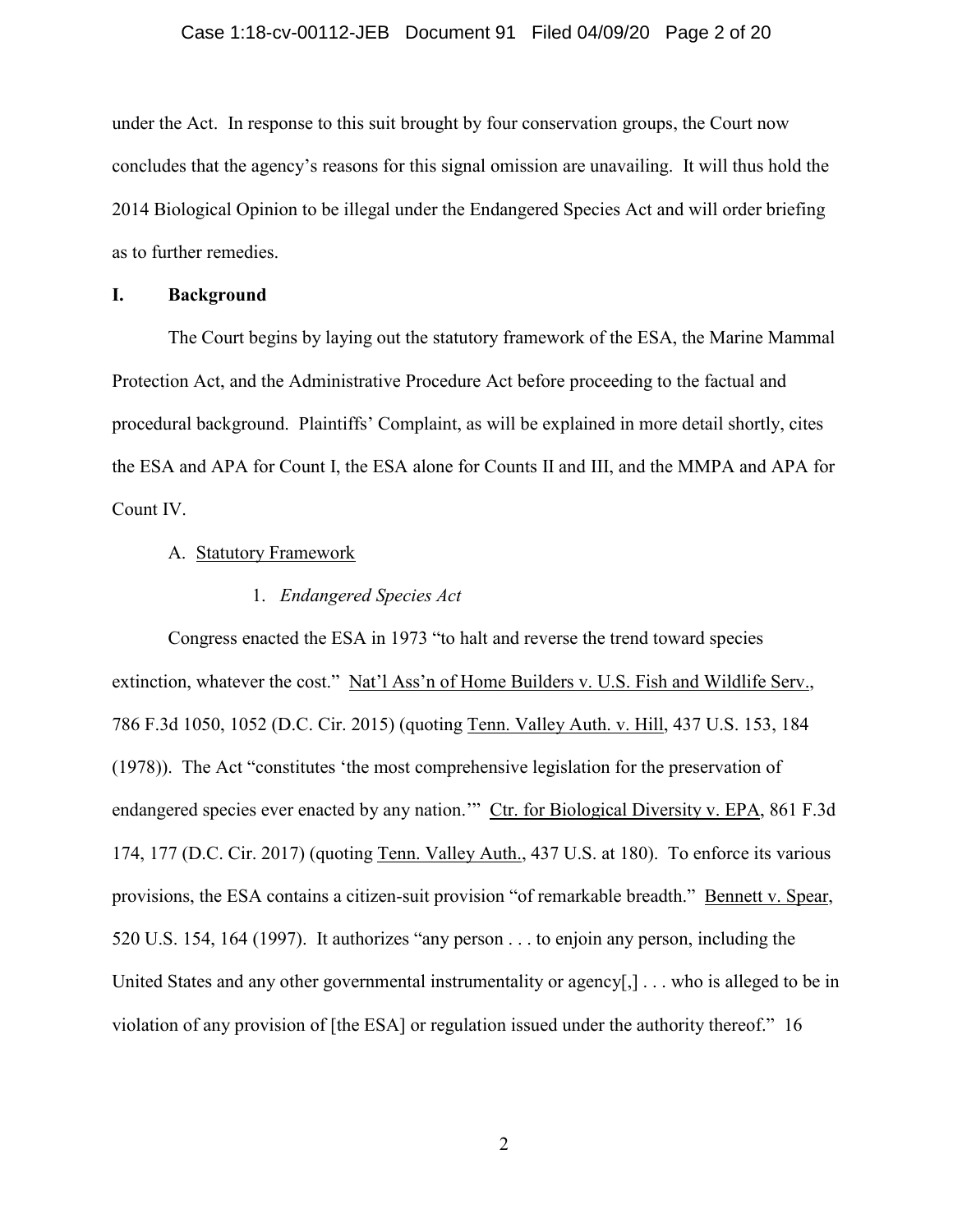U.S.C.  $\S 1540(g)(1)(A)$ . It is under this provision that Plaintiffs in this case bring their first three claims. See ECF No. 1 (Complaint), ¶¶ 117–34 (Counts I–III).

Of the various substantive provisions of the Act, the most relevant here is  $\S 7(a)(2)$ , which requires that "[e]ach Federal agency . . . insure that any action authorized, funded, or carried out by such agency . . . is not likely to jeopardize the continued existence of any endangered species." 16 U.S.C.  $\S$  1536(a)(2). To achieve this end, the accompanying regulations specify that "[e]ach Federal agency shall review its actions at the earliest possible time to determine whether any action may affect listed species." 50 C.F.R. § 402.14(a). If this preliminary "may affect" threshold is met, the agency (called the "action agency") must engage in consultation with an "expert agency." Id.; Conservation Law Found. v. Ross, 2019 WL 5549814, at \*2 (D.D.C. Oct. 28, 2019). In this case, the "action agency" was NMFS's Sustainable Fisheries Division (SFD), and the "expert agency" was its Protected Resources Division (PRD).

The ESA regulations have created a few escape hatches allowing agencies, in a limited number of circumstances, to bypass this consultation requirement and instead engage in "informal consultation." See 50 C.F.R. § 402.14(b). The parties in this case, however, do not dispute that SFD was required to engage in "formal consultation" — that is, the full consultation process contemplated by the Act.

Broadly speaking, the object of consultation under the statute is for the expert agency to determine whether the project will violate  $\S 7(a)(2)$ 's prohibition on jeopardizing the continued existence of endangered and threatened species. The "formal consultation" process laid out by the accompanying regulations, see generally 50 C.F.R.  $\S$  402.14(g), ultimately results in a "biological opinion." Id. § 402.14(e). The BiOp can either find that the action does violate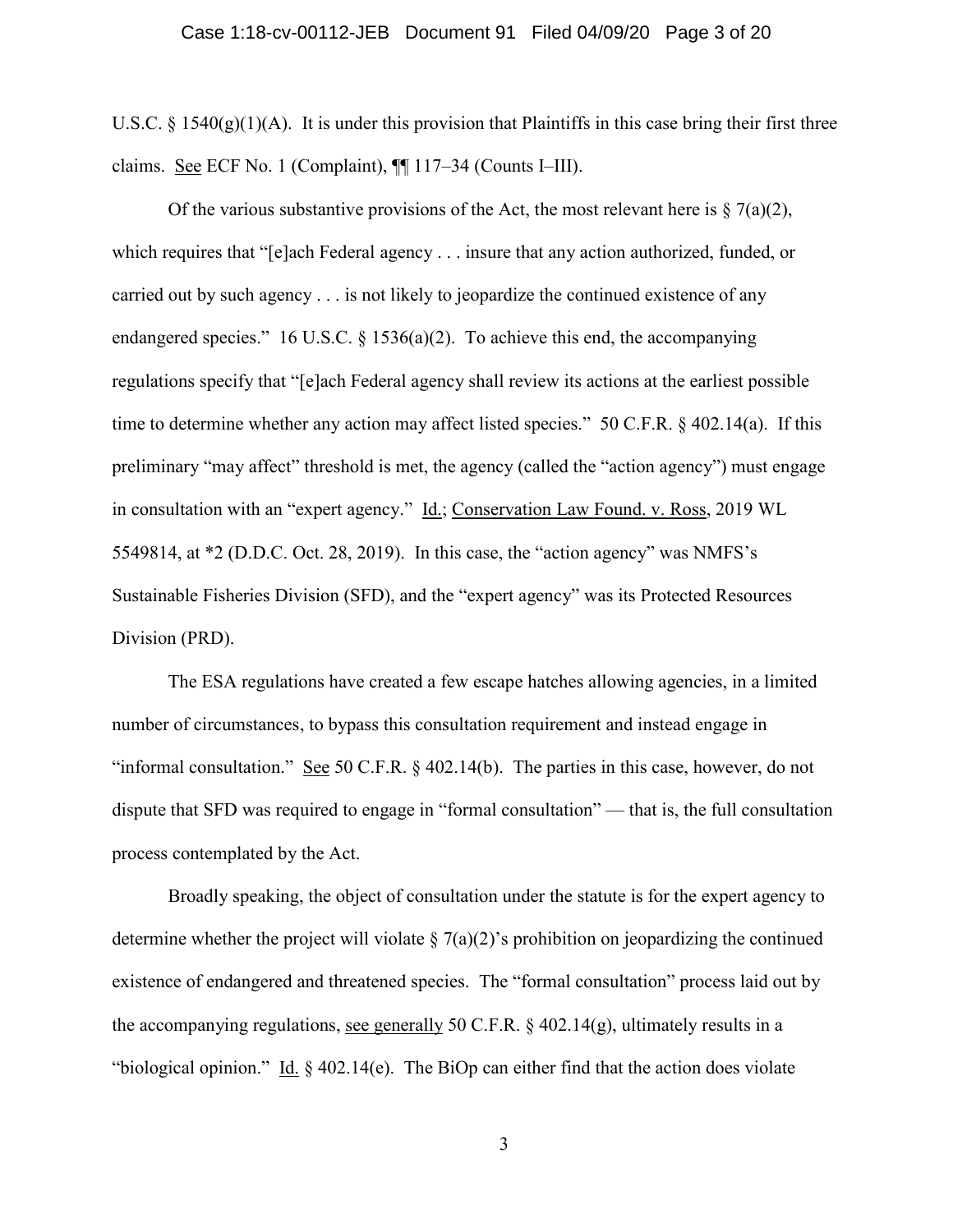#### Case 1:18-cv-00112-JEB Document 91 Filed 04/09/20 Page 4 of 20

 $\S 7(a)(2)$  — "a 'jeopardy' biological opinion" — or that it does not — "a 'no jeopardy' biological opinion." Id. § 402.14(h)(1). In the case of a "jeopardy" BiOp, if the expert agency "indicate[s] that to the best of its knowledge there are no reasonable and prudent alternatives" that would avoid jeopardizing the species, id.  $\S$  402.14(h)(2), the action stands in violation of § 7(a)(2) and cannot go forward. See 16 U.S.C. § 1536(a)(2); Tenn. Valley Auth., 437 U.S. at 172–74.

Where a "no jeopardy" BiOp issues — or where reasonable and prudent alternatives to the action exist — the Act then requires the project to meet several requirements regarding its potential to "take" the species. The Act defines "[t]he term 'take'" as "to harass, harm, pursue, hunt, shoot, wound, kill, trap, capture, or collect, or to attempt to engage in any such conduct." 16 U.S.C. § 1532(19); see also 50 C.F.R. § 222.102 (expanding that definition to include "significant habitat modification or degradation which actually kills or injures fish or wildlife by significantly impairing essential behavioral patterns, including, breeding, spawning, rearing, migrating, feeding or sheltering"). The statutory requirements regarding "take" are as follows:

> If after consultation under subsection  $(a)(2)$ , the Secretary concludes  $that -$

> > (A) the agency action will not violate such subsection [*i.e.*, through a no-jeopardy BiOp], or offers reasonable and prudent alternatives which the Secretary believes would not violate such subsection [*i.e.*, through a jeopardy BiOp finding such alternatives];

> > (B) the taking of an endangered species or a threatened species incidental to the agency action will not violate such subsection; and

> > (C) if an endangered species or threatened species of a marine mammal is involved, the taking is authorized pursuant to section  $1371(a)(5)$  of [the MMPA, discussed below];

the Secretary shall provide the Federal agency and the applicant concerned, if any, with a written statement that —

> (i) specifies the impact of such incidental taking on the species,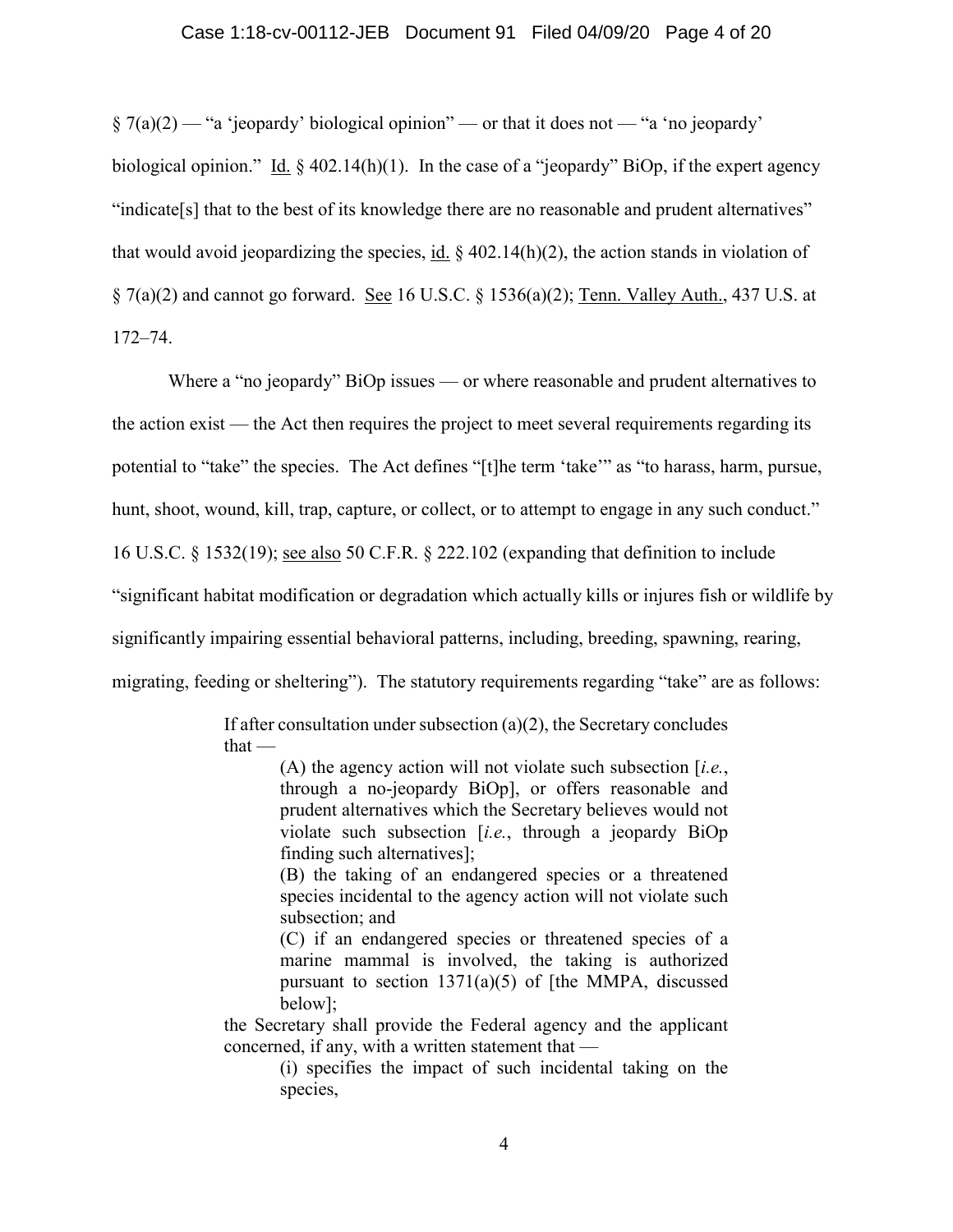(ii) specifies those reasonable and prudent measures that the Secretary considers necessary or appropriate to minimize such impact,

(iii) in the case of marine mammals, specifies those measures that are necessary to comply with section  $1371(a)(5)$  of [the MMPA] with regard to such taking, and (iv) sets forth the terms and conditions (including, but not limited to, reporting requirements) that must be complied with by the Federal agency or applicant (if any), or both, to implement the measures specified under clauses (ii) and (iii).

16 U.S.C. § 1536(b)(4). Subsections (i) through (iv) thus lay out the substantive requirements for this "written statement," called an "incidental take statement" by the regulations. See 50 C.F.R. § 402.14(i). The content of an ITS is further dictated by regulation. See 50 C.F.R. § 402.14(i). Importantly, the regulations also make clear that an ITS must be produced whenever "[incidental] take is reasonably certain to occur." 50 C.F.R.  $\S$  402.14(g)(7).

Subsections (A) through (C), conversely, lay out the prerequisites the agency must satisfy before even being permitted to produce an ITS and proceed with the project: (1) the project must not threaten the continued existence of the listed species; (2) any incidental take from the project must not threaten the continued existence of the species; and (3) any incidental take from the project must not violate § 101(a)(5) of the Marine Mammal Protection Act, discussed below, which requires that there be no more than a negligible impact on the species. See 16 U.S.C. §§ 1536(b)(4)(A)–(C), 1371(a)(5); see also 50 C.F.R. § 402.14(i)(1) ("In those cases where the [expert agency] concludes that an action (or the implementation of any reasonable and prudent alternatives) and the resultant incidental take of listed species will not violate section 7(a)(2) and, in the case of marine mammals, where the taking is authorized pursuant to section  $101(a)(5)$  of the Marine Mammal Protection Act of 1972, [it] will provide with the biological opinion a statement concerning incidental take . . . .") (emphasis added).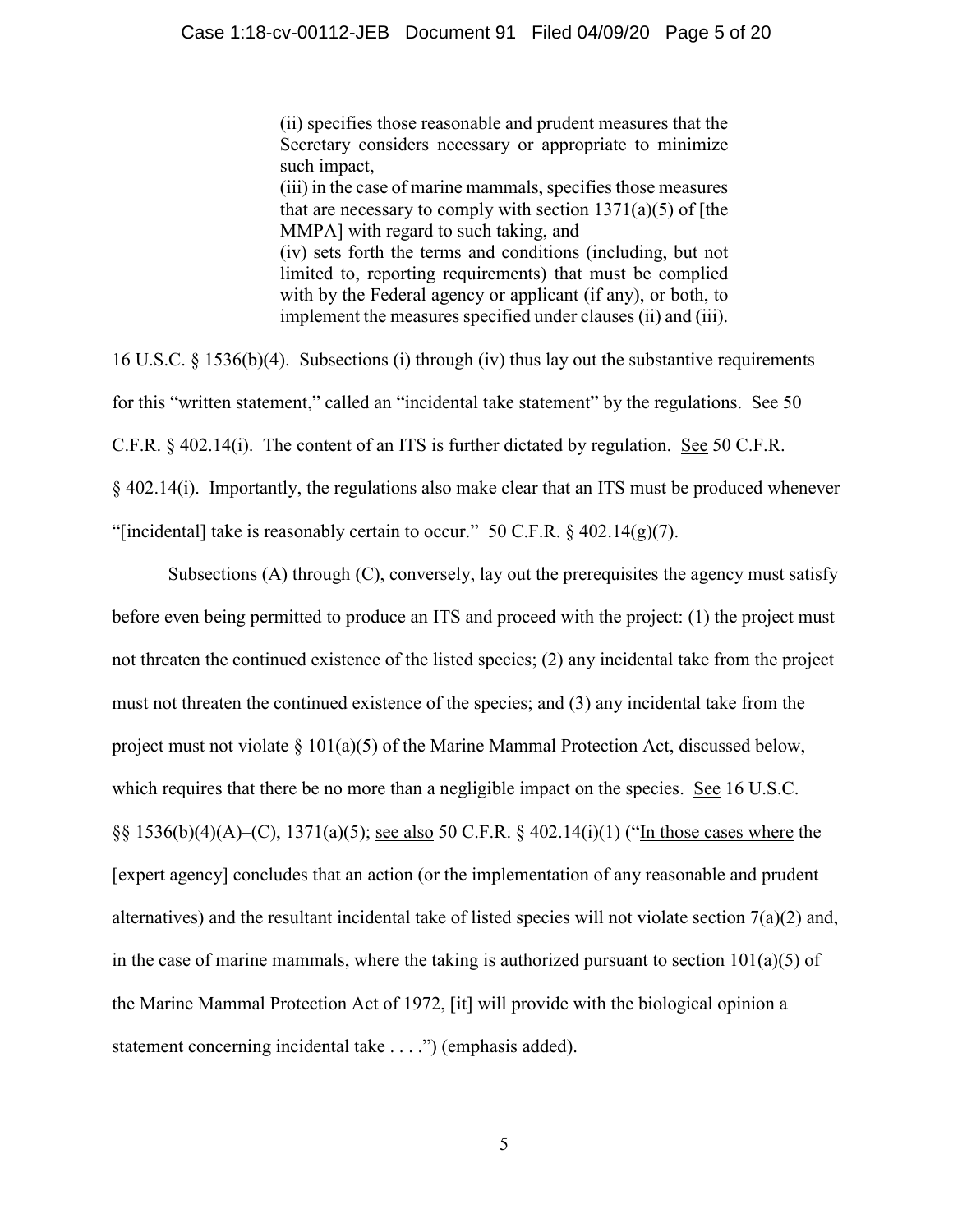#### Case 1:18-cv-00112-JEB Document 91 Filed 04/09/20 Page 6 of 20

In sum: if take is reasonably certain, there must be an incidental-take statement, and that ITS must confirm that any take complies with both the ESA and the MMPA. The absence of an ITS is at the crux of this case.

## 2. *Marine Mammal Protection Act*

Plaintiffs' fourth cause of action falls under the Marine Mammal Protection Act. See Compl., ¶¶ 135–39. Congress enacted the MMPA in 1972, see 86 Stat. 1027, in acknowledgment of the "great international significance" of marine mammals and its finding "that they should be protected and encouraged to develop to the greatest extent feasible." 16 U.S.C. § 1361(6). In order to counteract "man's activities" that placed marine mammals "in danger of extinction or depletion," id.  $\S$  1361(1), the Act's stated aim is to keep all marine mammal populations at or above their "optimum sustainable population." Id. § 1361(2). To achieve that goal, the MMPA "generally prohibits any individual from 'taking' a marine mammal." Winter v. NRDC, 555 U.S. 7, 15 (2008) (quoting 16 U.S.C. § 1372(a)). The MMPA defines "take" similarly to the ESA, stating that the term "means to harass, hunt, capture, or kill, or attempt to harass, hunt, capture, or kill any marine mammal." 16 U.S.C. § 1362(13); see also 50 C.F.R. § 216.3 (elaborating that "[t]ake" includes "the restraint or detention of a marine mammal, no matter how temporary," as well as "the doing of any other negligent or intentional act which results in disturbing or molesting a marine mammal").

While the Act places a broad "moratorium on the taking and importation" of all marine mammals, see 16 U.S.C. § 1371(a), it also contains "several enumerated exceptions." *In re* Polar Bear Endangered Species Act Listing and Section 4(d) Rule Litig., 720 F.3d 354, 357 (D.C. Cir. 2013). One of these allows incidental takings by certain commercial fishing operations should they be approved by NMFS in compliance with the MMPA and its regulations. See 16 U.S.C.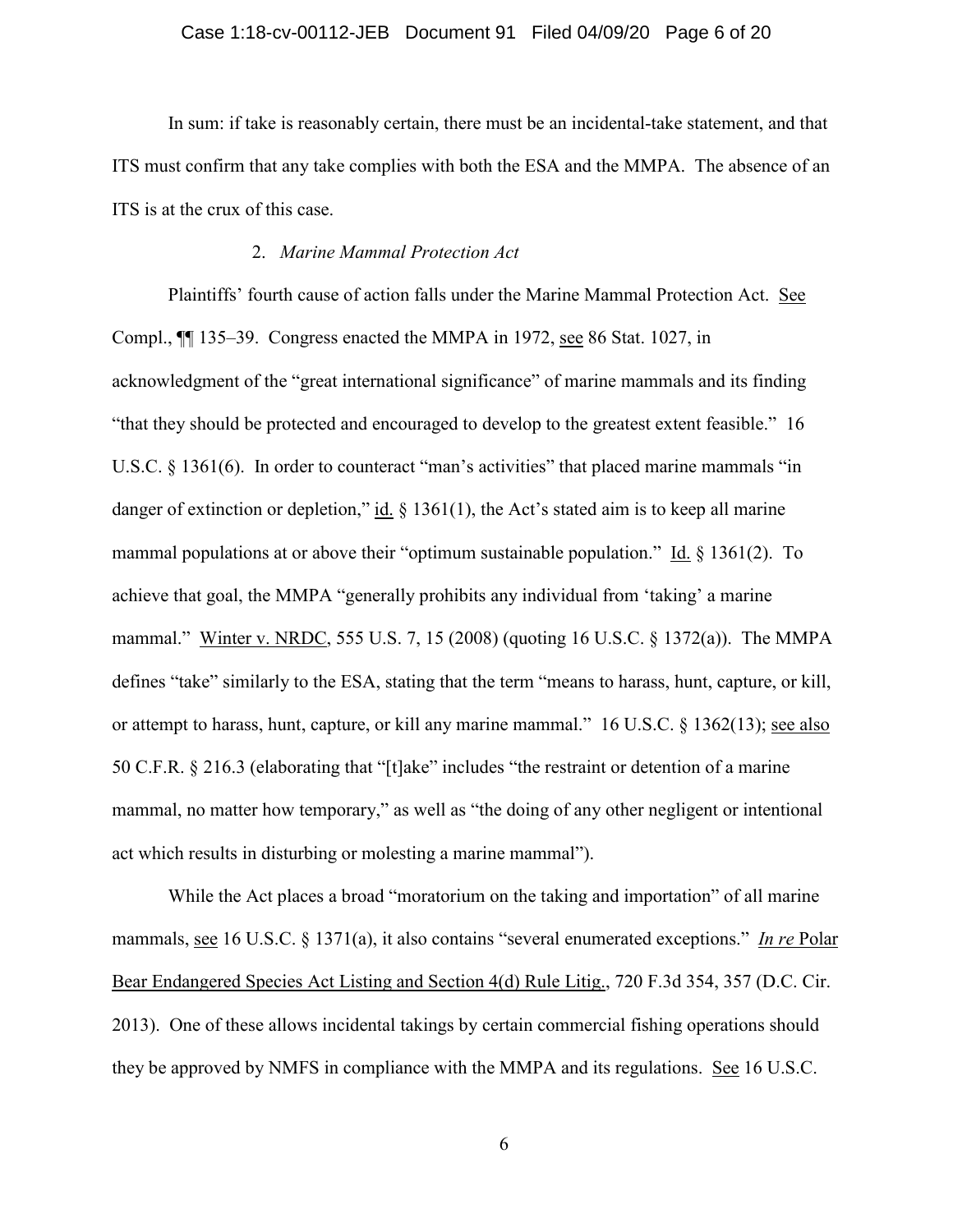#### Case 1:18-cv-00112-JEB Document 91 Filed 04/09/20 Page 7 of 20

§ 1371(a)(1). If NMFS determines, "after notice and opportunity for public comment," that "the incidental mortality and serious injury from commercial fisheries will have a negligible impact on such species or stock" and that the species is subject to recovery and monitoring plans, it must allow incidental take by such fisheries. Id.  $\S$  1371(a)(5)(E)(i) (emphasis added). NMFS must post a list of the fisheries permitted under these requirements, and any fishery not on the list that does "take" the marine mammal is subject to penalties. Id.  $\S$   $\frac{1371(a)(5)(E)(i)}{E}$ , 1387(h). As noted above, compliance with this section of the MMPA is also required by the ESA. Id.  $§ 1536(b)(4)(C).$ 

## 3. *Administrative Procedure Act*

The Administrative Procedure Act, passed in 1946, "sets forth the full extent of judicial authority to review executive agency action for procedural correctness." FCC v. Fox Television Stations, Inc., 556 U.S. 502, 513 (2009) (citing Vermont Yankee Nuclear Power Corp. v. NRDC, 435 U.S. 519, 545–49 (1978)). It subjects to judicial review "final agency action for which there is no other adequate remedy in a court." 5 U.S.C. § 704. The statute also sets out the standard for such review, requiring courts to "hold unlawful and set aside agency action, findings, and conclusions" that are "arbitrary, capricious, an abuse of discretion, or otherwise not in accordance with law."  $5$  U.S.C.  $\S$  706(2)(A).

While Plaintiffs' first claim purports to "lie both under the ESA and the APA, . . . the APA by its terms independently authorizes review only when 'there is no other adequate remedy in a court.'" Bennett, 520 U.S. at 161–62 (quoting 5 U.S.C. § 704); see also Conservation Force v. Salazar, 715 F. Supp. 2d 99, 104 n.6 (D.D.C. 2010) ("[T]he APA permits courts to review 'final agency action for which there is no other adequate remedy in a court.'" Here, the ESA's citizen-suit provision provides an adequate remedy.") (citation omitted) (quoting 5 U.S.C. §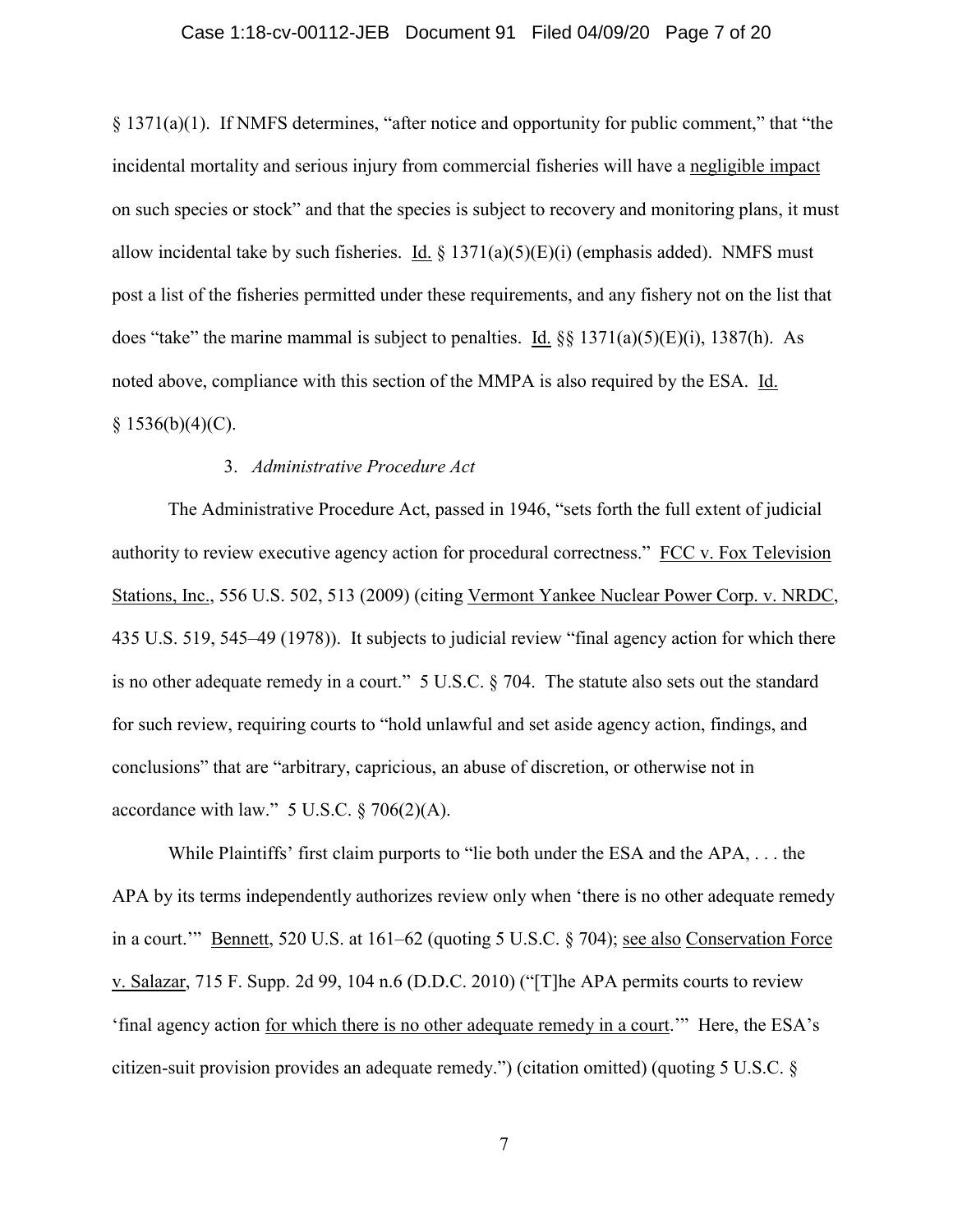#### Case 1:18-cv-00112-JEB Document 91 Filed 04/09/20 Page 8 of 20

704). The Court will thus treat this first count as arising under only the ESA. Confusingly, however, while the APA does not provide a cause of action for ESA claims, it does provide the standard of review. Nat'l Ass'n of Home Builders v. Norton, 415 F.3d 8, 13 (D.C. Cir. 2005); see also Cabinet Mountains Wilderness/Scotchman's Peak Grizzly Bears v. Peterson, 685 F.2d 678, 685 (D.C. Cir. 1982) ("Since the ESA does not specify a standard of review, judicial review is governed by section 706 of the [APA]."). For all three ESA claims, consequently, "[w]hile the subject of review is whether NMFS has violated the ESA, the standard of review is thus found in APA precedent." CLF, 2019 WL 5549814, at \*10. This standard will be laid out in a future section. See *infra* Section II.

Plaintiffs' fourth claim, on the other hand, is properly pled as arising under the APA, since the MMPA, unlike the ESA, does not have a citizen-suit provision. See 16 U.S.C. §§ 1371, 1387; accord NRDC v. Evans, 279 F. Supp. 2d 1129, 1142 (N.D. Cal. 2003) ("Citizens challenging actions done under the MMPA must sue under the APA."); Didrickson v. U.S. Dep't of Interior, 982 F.2d 1332, 1338 (9th Cir. 1992) (noting "that the MMPA does not provide for citizen enforcement of the Act"). While all four claims must thus be reviewed under the APA standard of review, only the last of them properly derives its cause of action from that statute.

#### B. Factual History

Lest this Opinion get too dry, let us head back out to sea. NMFS supervises multiple fisheries along the continental coastline. This case concerns the American lobster fishery, which consists of seven areas spanning the East Coast from Maine to North Carolina, American Lobster, NOAA Fisheries (last visited Apr. 8, 2020), https://www.fisheries.noaa.gov/species/ american-lobster, and most abundantly between Maine and New Jersey. See C1 26727. It is "one of the most valuable fisheries along the Atlantic coast," raking in hundreds of millions of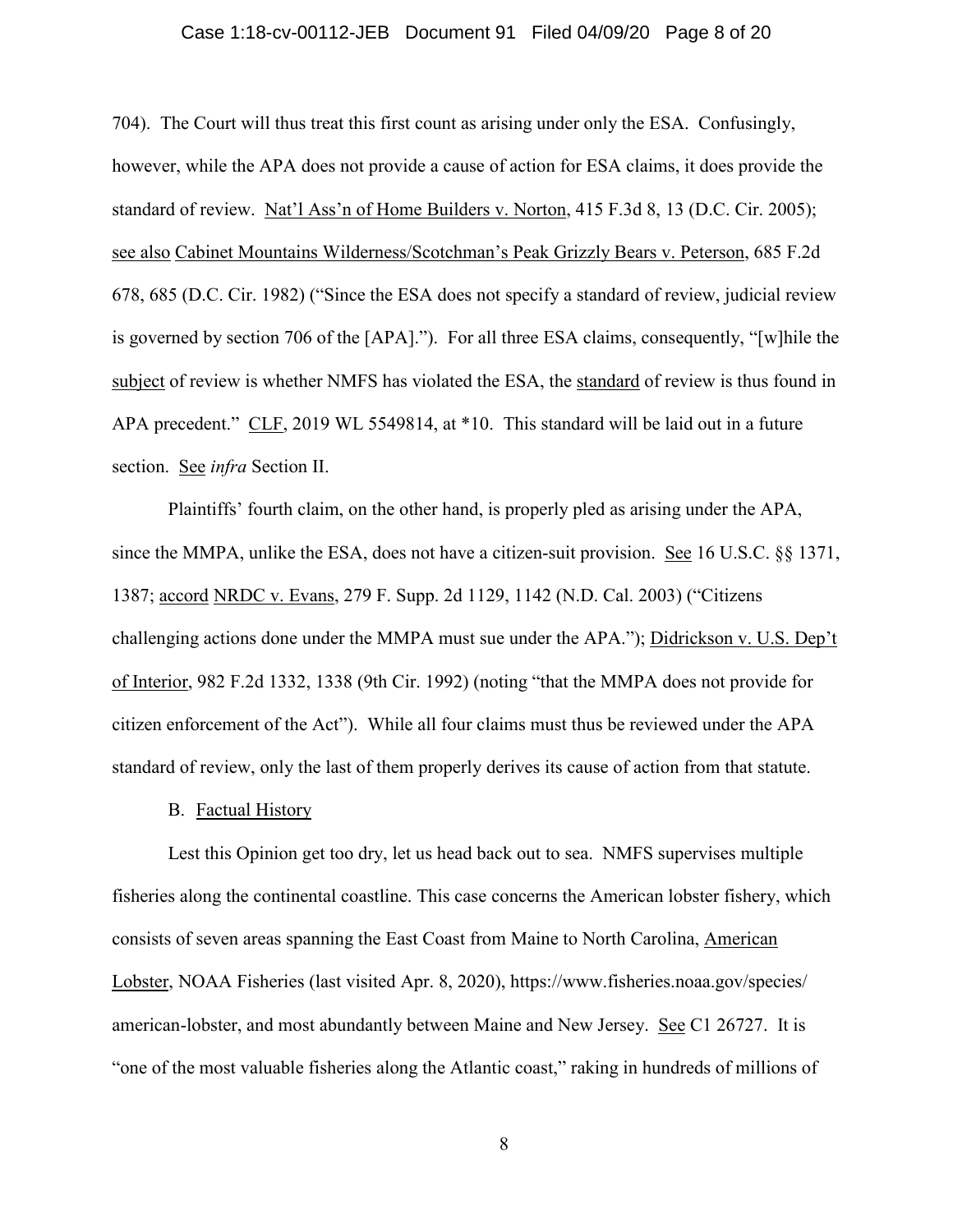#### Case 1:18-cv-00112-JEB Document 91 Filed 04/09/20 Page 9 of 20

dollars and lobsters every year. American Lobster, Atlantic States Marine Fisheries Commission (last visited Apr. 8, 2020), http://www.asmfc.org/species/american-lobster. The fishery is managed pursuant to a Fishery Management Plan (FMP) created by the New England Fishery Management Council, one of eight regional councils created by the Magnuson-Stevens Act and managed by NMFS. Oceana, Inc. v. Pritzker, 26 F. Supp. 3d 33, 36–37 (D.D.C. 2014).

The North Atlantic right whale, which has "been listed as endangered under the [ESA] since its passage in 1973," C1 6807, "is one of the world's most endangered large whale species, with only about 400 whales remaining." North Atlantic Right Whale, NOAA Fisheries (last visited Apr. 8, 2020), https://www.fisheries.noaa.gov/species/north-atlantic-right-whale. This highly migratory species feeds and mates in New England and Canadian waters but may travel as far south as Florida each year to calve. Id. The two largest factors preventing this whale population from recovering to a sustainable level are "vessel collisions and entanglement in fishing gear." C1 6807.

Fishing gear with a vertical line poses an especially grave danger to the species, since such gear has ropes stretching from the surface to the ocean floor into which the whales may swim and become entangled. See C1 26781. Two types of vertical-line gear are lobster pot/trap gear and gillnets used to fish non-crustaceans. This Court previously invalidated NMFS's opening of a large area to gillnet fishing. CLF, 2019 WL 5549814, at \*14–16. In that litigation, the Service's own expert claimed that "[t]he risk of entanglement mortality to right whales is much higher in trap/pot gear, particularly lobster gear, because lobster fishing accounts for over 97% of the vertical lines on the east coast." Conservation Law Found. v. Ross, No. 18-1087, ECF No. 40-4 (Declaration of Michael Asaro), ¶ 7; see CLF, 2019 WL 5549814, at \*15 (quoting same). "Pot/trap gear," the type used in the American lobster fishery, "is known to entangle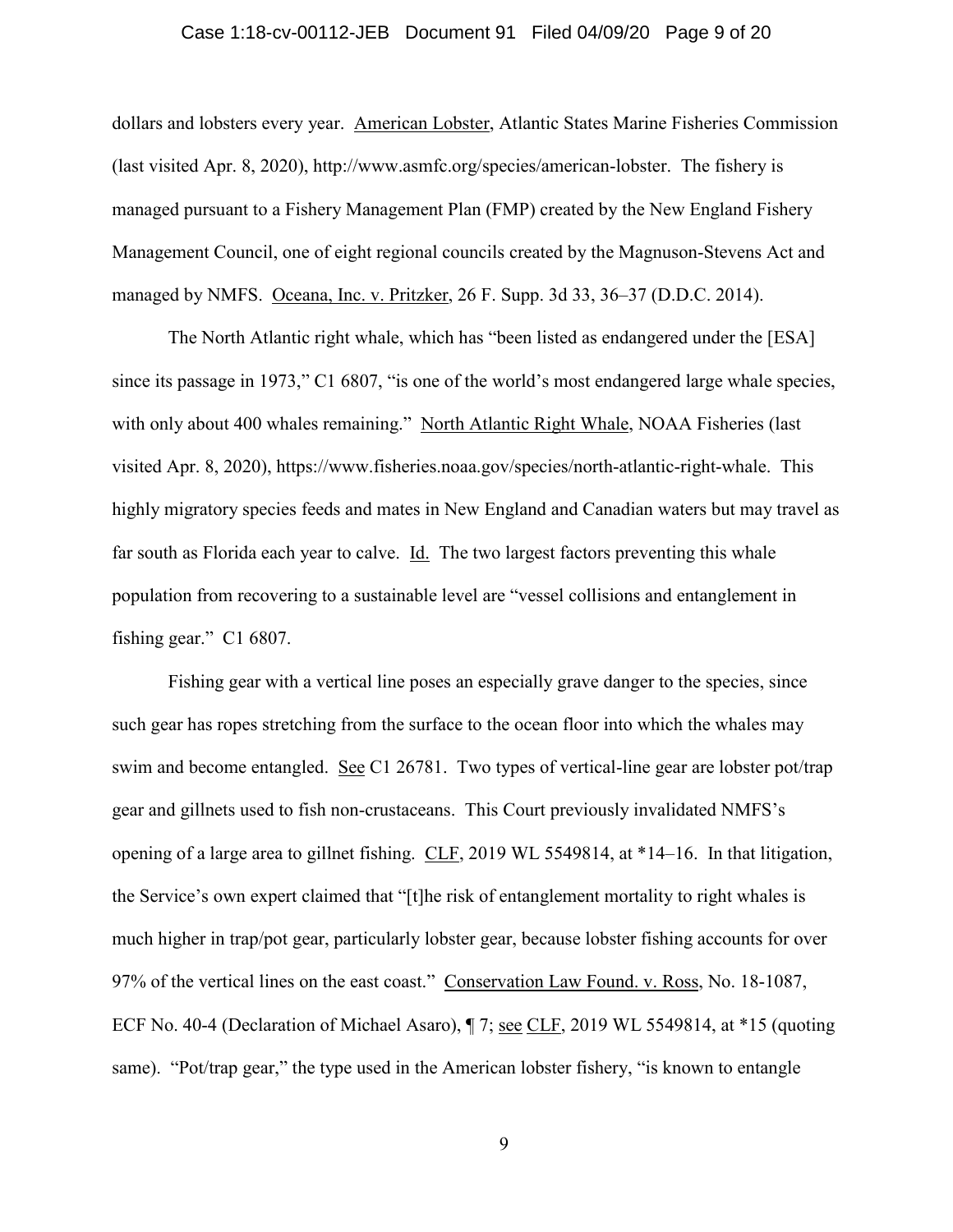#### Case 1:18-cv-00112-JEB Document 91 Filed 04/09/20 Page 10 of 20

ESA-listed cetaceans" such as the North Atlantic right whale, "with some events resulting in injuries and death." C1 26726. It has "been identified as a gear type causing injuries and mortality of right, humpback, and fin whales." Id.

On July 31, 2014, NMFS issued its newest Biological Opinion for the American lobster fishery, see C1 26652–28422 (2014 BiOp), finding that the fishery "may adversely affect, but is not likely to jeopardize, the continued existence of North Atlantic right whales." C1 26811. As to incidental take, Defendants mince no words: "NMFS anticipated take would occur as the result of the action, but did not include an ITS in the 2014 BiOp." ECF No. 81 (Defs. Opp. and Cross-Motion for SJ) at 17. Specifically, the 2014 BiOp found that "the lobster fishery ha[d] the potential to seriously injure or kill an average of 3.25 right whales per year." C1 26787. The BiOp arrived at this number because 3.25 had been "the average reported mortality or serious injury to right whales due to fishery entanglement from U.S. gear" each year "[f]rom 2007 to 2011." C1 26786. The figure was well over the whale's "potential biological removal level" that is, "the maximum number of animals, not including natural mortalities, that may be removed from a marine mammal stock while allowing that stock to reach or maintain its optimum sustainable population." 50 C.F.R. § 229.2; see C1 26796 (2014 BiOp reciting same definition). The PBR for North Atlantic right whales, in fact, "is 0.9 whales." C1 26796; see C1 26686 (same).

Despite finding that the American lobster fishery had the potential to "take" North Atlantic right whales within the meaning of the ESA, the 2014 BiOp explained that it did "not includ[e] an incidental take authorization for right . . . whales in connection with this biological opinion because (1) an incidental take statement cannot be lawfully issued under the ESA for a marine mammal unless incidental take authorization exists for that marine mammal under the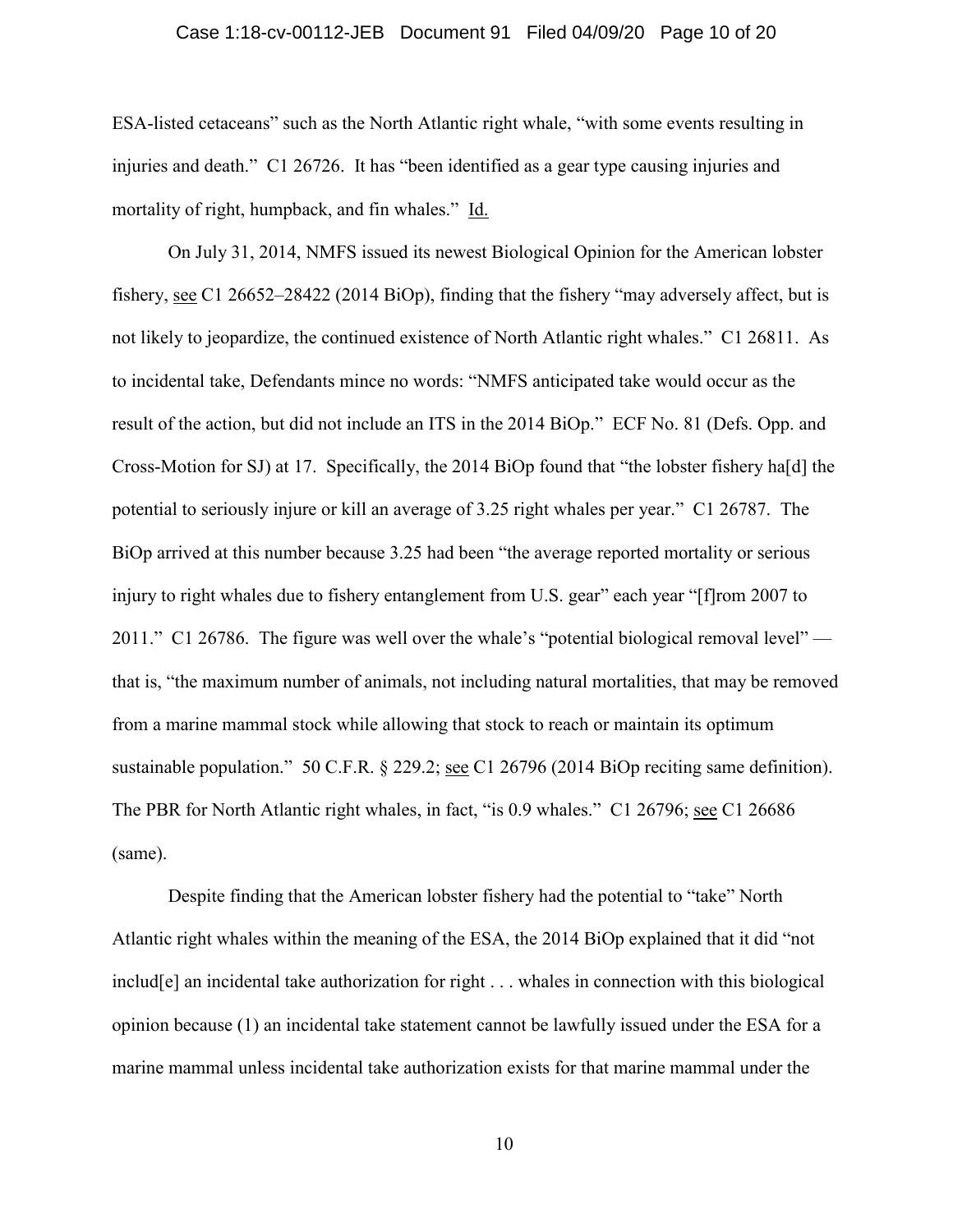#### Case 1:18-cv-00112-JEB Document 91 Filed 04/09/20 Page 11 of 20

MMPA and (2) the incidental take of ESA-listed whales by the American lobster fishery has not been authorized under section 101(a)(5) of the MMPA." C1 26812 (citation omitted) (citing 16 U.S.C. § 1536(b)(4)(C)). Because of this, "no incidental take by the American lobster fishery is authorized under the ESA." Id. Instead of an ITS, NMFS "included numerical 'triggers' for reinitation of ESA section 7 consultation." Id. For right whales, this number was an annual average of 3.25 incidents of serious injury or mortality within a five-year period. Id. "[I]f the average number of serious injuries or mortalities were to occur for the whale species at a number  $\leq$  the species' trigger, it would not likely reduce appreciably the likelihood of both survival and recovery of the whale species." Id.

NMFS concluded by "recogniz[ing] that further efforts among stakeholders are necessary to reduce interactions between authorized federal fisheries and right, humpback, fin, and sei whales in order to achieve the MMPA's goal of insignificant levels of incidental mortality and serious injury of marine mammals . . . ." C1 28422. And "[a]lthough NMFS ha[d] concluded that the American lobster fishery is not likely to jeopardize the continued survival or recovery of right . . . whales for purposes of ESA Section 7, the need for further efforts among stakeholders to reduce whale/fishery interactions and achieve the zero mortality goal of the MMPA is not diminished by this no-jeopardy conclusion." Id.

## C. Procedural History

In January 2018, Plaintiffs Center for Biological Diversity, Defenders of Wildlife, and The Humane Society of the United States filed suit in this Court, challenging the 2014 BiOp and subsequent agency action on four grounds. See Compl.,  $\P$  117–39. First, they claimed that the 2014 BiOp was deficient under the ESA for a number of reasons, including for "fail[ing] to include an incidental take statement" and instead including the "numeric trigger," an "unlawful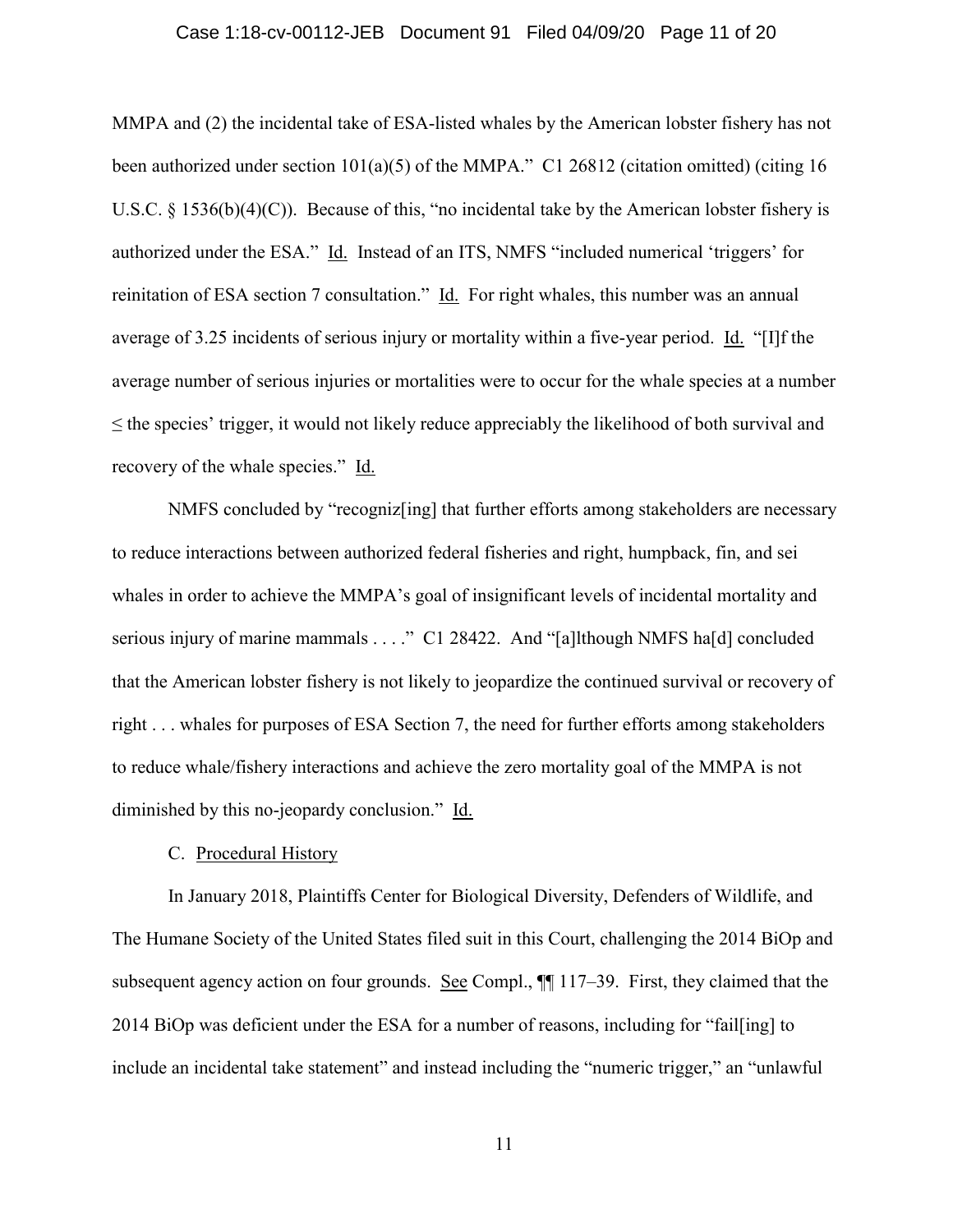#### Case 1:18-cv-00112-JEB Document 91 Filed 04/09/20 Page 12 of 20

substitute for an incidental take statement."  $\underline{Id}$ ,  $\P\P$  123–24. Plaintiffs' second allegation is that NMFS violated the ESA by "rely[ing] on this legally invalid opinion to meet its substantive obligations under Section 7(a)(2) of the ESA." Id.,  $\P$  128. Their third claim asserted that the agency was running afoul of an altogether different provision of the ESA, Section 9, which makes it "unlawful for any person subject to the jurisdiction of the United States to . . . cause to be committed," 16 U.S.C. § 1538(g), the "take [of] any [listed] species within the United States or the territorial sea of the United States." Id.  $\S 1538(a)(1)(B)$ ; see Compl.,  $\P\P 131-34$  (so alleging). And finally, Plaintiffs maintained that "NMFS's continued authorization, permitting, and management of the American lobster fishery in absence of an MMPA take authorization" was "not in accordance with the MMPA, in violation of the APA." Compl.,  $\P$  139 (citing 5 U.S.C. § 706(2)).

NMFS, for its part, answered the Complaint but moved to transfer the case to the District of Massachusetts. See ECF Nos. 10, 12. After consolidating the case with one alleging the same four claims and brought by Plaintiff Conservation Law Foundation, see ECF No. 19; see also Conservation Law Found. v. Ross, No. 18-283, ECF No. 1 (Complaint), ¶¶ 118–48, the Court denied the transfer motion, finding this "a case of national, rather than local, importance." Ctr. for Biological Diversity v. Ross (CBD I), 310 F. Supp. 3d 119, 127 (D.D.C. 2018). Shortly thereafter, both the Maine Lobstermen's Association and the Massachusetts Lobstermen's Association successfully moved to intervene as defendants. See ECF Nos. 24, 31 (motions to intervene); Minute Order of June 4, 2018 (granting Maine); Minute Order of Aug. 3, 2018 (granting Massachusetts). Plaintiffs had moved for discovery back in May, and Defendants had opposed. The Court "attempted to assist the parties in reaching a compromise on this issue, but apparently to no avail." Ctr. for Biological Diversity v. Ross (CBD II), 349 F. Supp. 3d 38, 40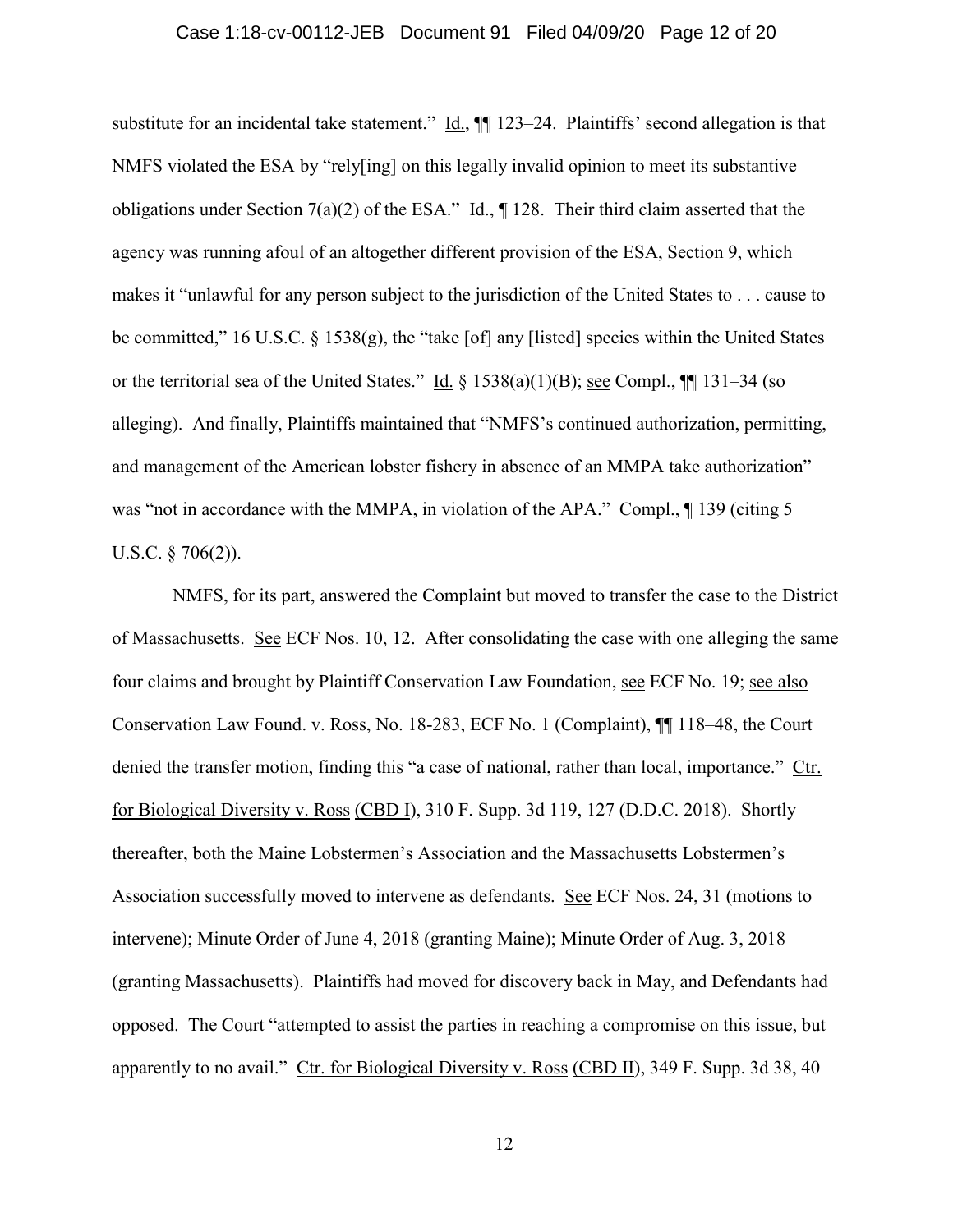## Case 1:18-cv-00112-JEB Document 91 Filed 04/09/20 Page 13 of 20

(D.D.C. 2018). In October 2018, "forced to address the merits of the discovery dispute," the Court granted discovery on two of Plaintiffs' four counts. Id. The Court then also granted the parties' joint request "that discovery and briefing should both be bifurcated, with the first phase to address liability and a second, future phase to address remedy, if necessary." ECF No. 48 (Joint Mot. to Clarify), ¶ 2; see Minute Order of Nov. 13, 2018.

After discovery closed at the end of May 2019, see Minute Order of Apr. 22, 2019, Plaintiffs filed a motion for summary judgment, and NMFS responded by moving to stay the case. Ctr. for Biological Diversity v. Ross (CBD III), 419 F. Supp. 3d 16, 19 (D.D.C. 2019). This request arose from the agency's "intent to issue, by July 31, 2020, both (1) a new BiOp for the American lobster fishery and (2) a regulation amending the Atlantic Large Whale Take Reduction Plan (TRP)." Id. A TRP is required by a different section of the MMPA not challenged by Plaintiffs in this case. Id. The Court denied the stay, finding the TRP process irrelevant to this case and the new BiOp not at all certain to moot Plaintiffs' claims, particularly in the interim before the BiOp is issued. Id. at 22–23.

With the motion to stay resolved, Defendants filed their Oppositions to Plaintiffs' Motion for Summary Judgment and Cross-Motions for Summary Judgment. Briefing is now complete, and the Court is ready to rule on the Motions.

## **II. Legal Standard**

Upon a party's motion, Federal Rule of Civil Procedure 56(a) requires the Court to "grant summary judgment if the movant shows that there is no genuine dispute as to any material fact and the movant is entitled to judgment as a matter of law." A fact is material if it would change the outcome of the litigation, Anderson v. Liberty Lobby, Inc., 477 U.S. 242, 248 (1986); Holcomb v. Powell, 433 F.3d 889, 895 (D.C. Cir. 2006), and a dispute is genuine if the evidence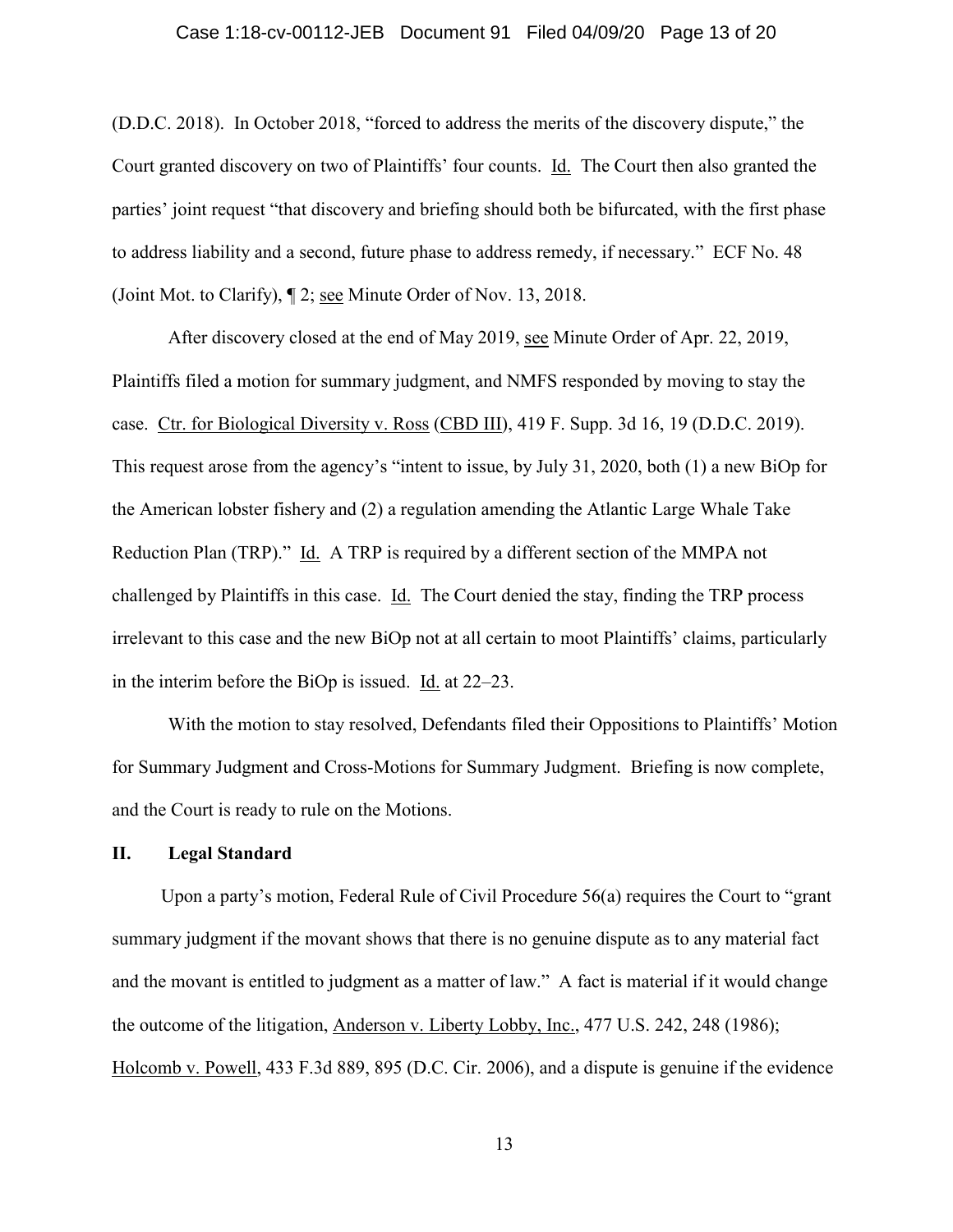#### Case 1:18-cv-00112-JEB Document 91 Filed 04/09/20 Page 14 of 20

is such that a reasonable jury could return a verdict for the non-moving party. Scott v. Harris, 550 U.S. 372, 380 (2007); Holcomb, 433 F.3d at 895. In the event of conflicting evidence on a material issue, the Court is to construe the conflicting evidence in the light most favorable to the non-moving party. Sample v. Bureau of Prisons, 466 F.3d 1086, 1087 (D.C. Cir. 2006). "Factual assertions in the moving party's affidavits or declarations may be accepted as true unless the opposing party submits its own affidavits[,] . . . declarations[,] or documentary evidence to the contrary." Defs. of Wildlife v. U.S. Border Patrol, 623 F. Supp. 2d 83, 87 (D.D.C. 2009) (citing Neal v. Kelly, 963 F.2d 453, 456 (D.C. Cir. 1992)).

As noted above, however, all four claims in this case are to be reviewed under the APA's judicial-review standard. See *supra* Section I.A.3. That standard, set out below, applies in place of the typical summary-judgment standard of Rule 56: "[W]hen a party seeks review of agency action under the APA, ... the district judge sits as an appellate tribunal." Rempfer v. Sharfstein, 583 F.3d 860, 865 (D.C. Cir. 2009) (quoting Am. Bioscience, Inc. v. Thompson, 269 F.3d 1077, 1083 (D.C. Cir. 2001)). In other words, "[t]he entire case on review is a question of law." Id. (quoting Marshall Cty. Health Care Auth. v. Shalala, 988 F.2d 1221, 1226 (D.C. Cir. 1993)).

As noted above, the APA requires courts to "hold unlawful and set aside agency action, findings, and conclusions" that are "arbitrary, capricious, an abuse of discretion, or otherwise not in accordance with law." 5 U.S.C. § 706(2)(A). Agency action is arbitrary and capricious if, for example, the agency "entirely failed to consider an important aspect of the problem, offered an explanation for its decision that runs counter to the evidence before the agency, or is so implausible that it could not be ascribed to a difference in view or the product of agency expertise." Motor Vehicle Mfrs. Ass'n v. State Farm Mut. Auto. Ins. Co., 463 U.S. 29, 43 (1983).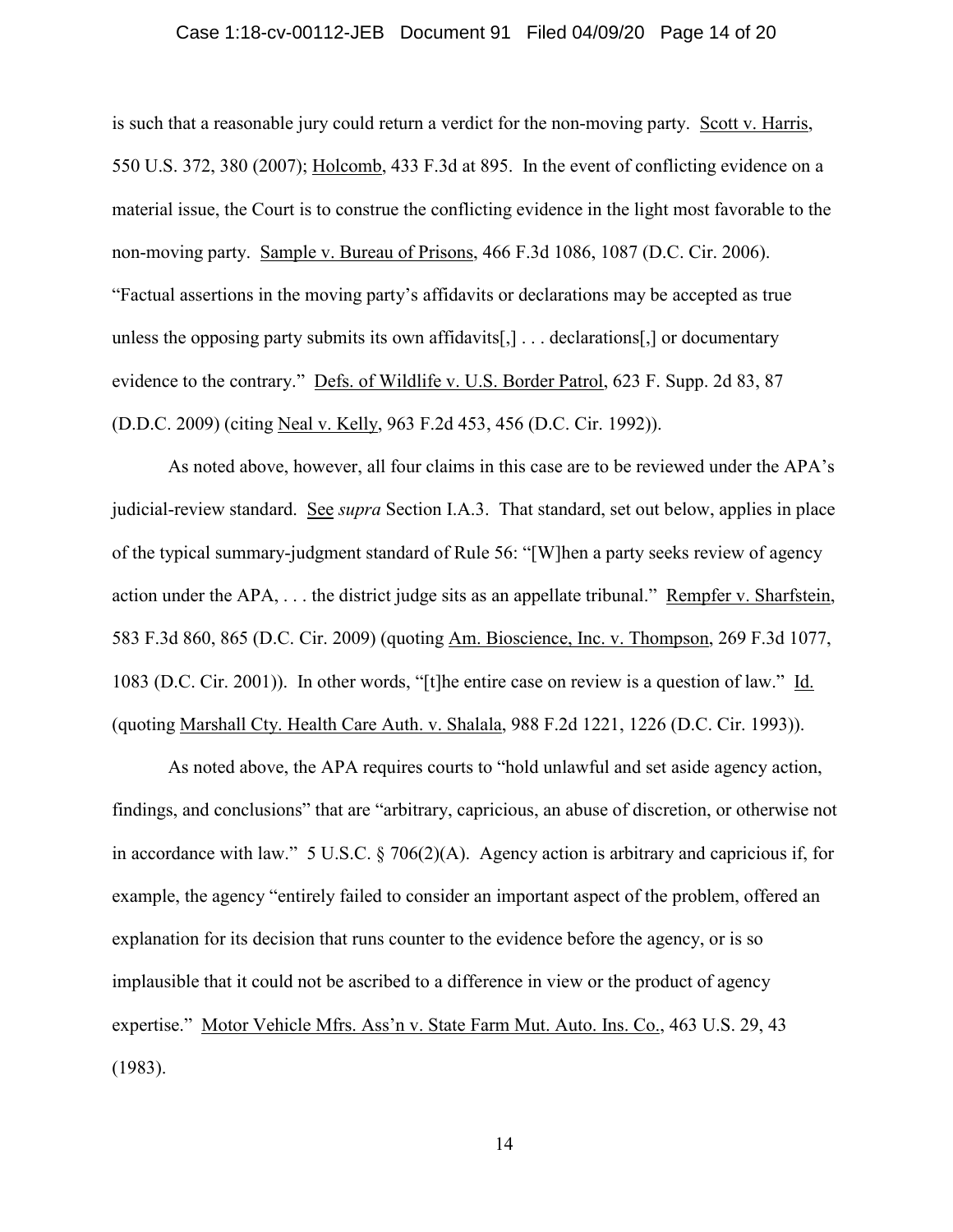#### Case 1:18-cv-00112-JEB Document 91 Filed 04/09/20 Page 15 of 20

"'The scope of review [in an APA case] is narrow and a court is not to substitute its judgment for that of the agency,' provided the agency has 'examine[d] the relevant data and articulate[d] a satisfactory explanation for its action including a rational connection between the facts found and the choice made.'" Airmotive Eng'g Corp. v. FAA, 882 F.3d 1157, 1159 (D.C. Cir. 2018) (second and third alterations in original) (quoting State Farm, 463 U.S. at 43). While the Court "may not supply a reasoned basis for the agency's action that the agency itself has not given, [it] will uphold a decision of less than ideal clarity if the agency's path may reasonably be discerned." Bowman Transp., Inc. v. Ark.-Best Freight Sys., Inc., 419 U.S. 281, 285–86 (1974) (citation omitted) (citing SEC v. Chenery Corp., 332 U.S. 194, 196 (1947); then citing Colo. Interstate Gas Co. v. FPC, 324 U.S. 581, 595 (1945)). It is only these "certain minimal standards of rationality" to which a reviewing court holds an agency. Nat'l Envtl. Dev. Ass'n's Clean Air Project v. EPA, 686 F.3d 803, 810 (D.C. Cir. 2012) (quoting Ethyl Corp. v. EPA, 541 F.2d 1, 36–37 (D.C. Cir. 1976) (*en banc*)).

#### **III. Analysis**

Although the foregoing involved scene setting portends quite a lengthy unfolding of this drama, the reader may take heart: the analysis here is not taxing. Indeed, the Court need address only one part of Count I to find that the 2014 BiOp is invalid under the ESA. And even that analysis, set forth in more detail below, can be summarized quite neatly: The ESA and its regulations require an ITS when the taking of an endangered species is anticipated. Take was anticipated here, and NMFS did not produce an ITS. The 2014 BiOp therefore violates the ESA.

The slightly longer version is this. As noted above, ESA regulations require that NMFS "[f]ormulate a statement concerning incidental take, if such take is reasonably certain to occur." 50 C.F.R. § 402.14(g)(7). The agency concedes that although "NMFS anticipated take would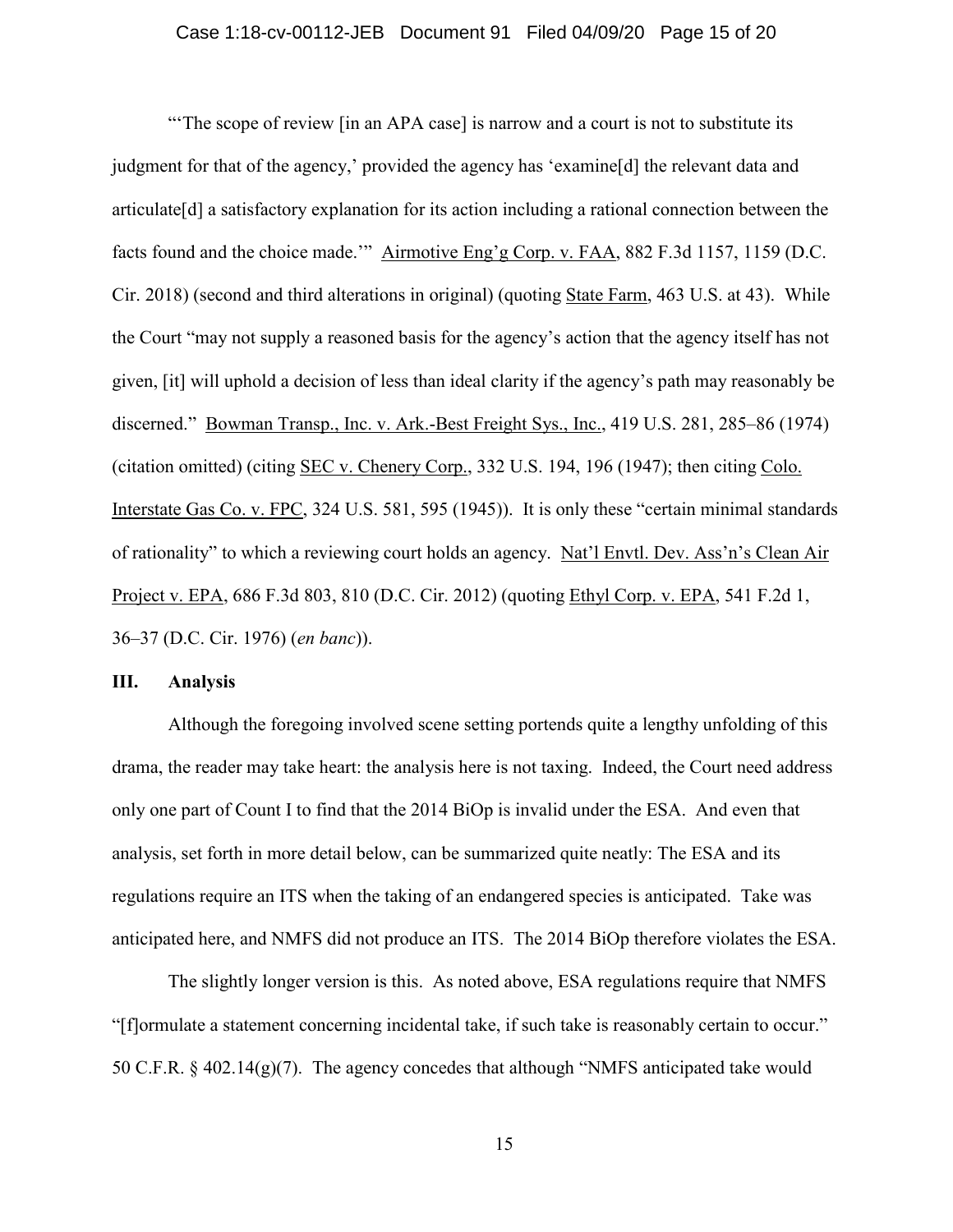#### Case 1:18-cv-00112-JEB Document 91 Filed 04/09/20 Page 16 of 20

occur as the result of the action, [it] did not include an ITS in the 2014 BiOp." Def. MSJ at 17. For purposes of the ESA citizen-suit provision, a violation of an ESA regulation is equivalent to a violation of the statute itself. See 16 U.S.C. § 1540(g)(1)(A) ("[A]ny person may commence a civil suit . . . to enjoin any person, including the United States and any other governmental instrumentality or agency . . . who is alleged to be in violation of any provision of this chapter or regulation issued under the authority thereof . . . .") (emphasis added).

Defendants counter that this seemingly unassailable logic "misread[s] the ESA and MMPA." Def. MSJ at 26. Because the ESA would have required an ITS to find that any take would not violate § 101(a)(5) of the MMPA, see 16 U.S.C. §§ 1536(b)(4)(C), 1371(a)(5), and because NMFS had been "unable to [so] find," the agency concluded that it "was not permitted to include an ITS in that BiOp." Def. MSJ at 27. So, "[r]ather than decline to issue a BiOp entirely, NMFS reasonably sought to harmonize the MMPA and ESA under the unique circumstances presented here." Id. By including the "functional equivalent" of an ITS — its "numerical trigger for reinitiation" of consultation, id. at 29 — NMFS claims to have fulfilled its ESA duties. Defendants then cite legislative history from the 1994 amendments to the MMPA that they claim shows a congressional intent not "to force NMFS, in seeking to implement the ESA and MMPA, to close fisheries." Id. at 27. On the contrary, they argue, Congress included in the ESA the requirement to fulfill  $\S 101(a)(5)$  of the MMPA "to merely lend urgency to the TRT process [under § 118 of the MMPA] in situations like the one presented by the right whale." (For context, a separate provision of the MMPA,  $\S 118$  — not raised by Plaintiffs in this case requires NMFS to implement a Take Reduction Plan (TRP) with the advice of a Take Reduction Team (TRT) in order to reduce the harm to endangered species to a sustainable level. See generally 16 U.S.C. § 1387(f).) In sum, the agency argues that because the fishery would not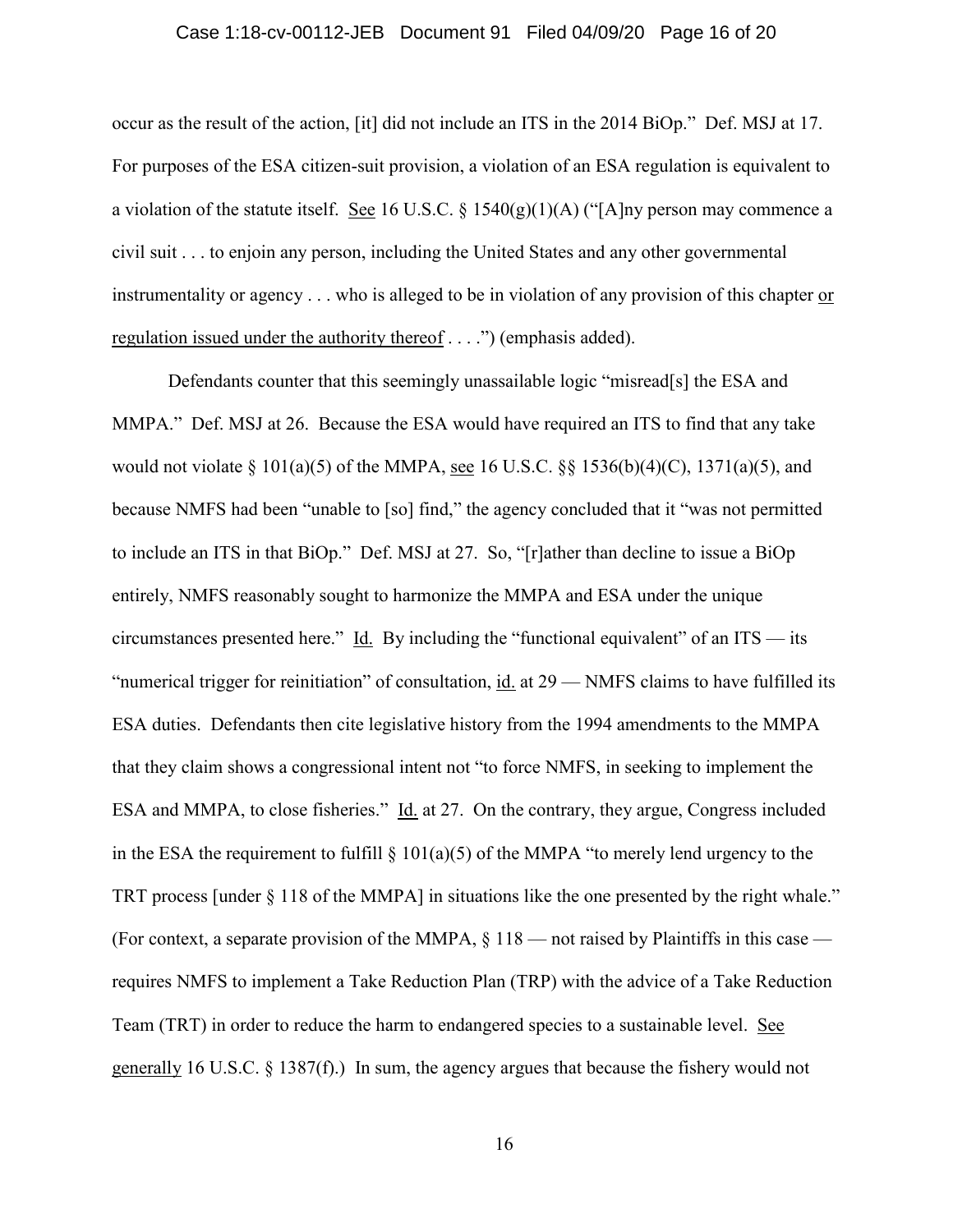have been able to proceed had they complied with the ESA, NMFS was justified in abandoning

the Act's directives altogether.

The Service and the statute pass each other like ships in the night. The agency does not appear to invoke Chevron deference for its novel interpretation of the law, but even if it did, the text of the ESA is crystal clear. As the D.C. Circuit has explained,

> At th[e] first step of the Chevron analysis we "employ[] traditional tools of statutory construction" to determine whether Congress has "unambiguously foreclosed the agency's statutory interpretation." Congress may have done so in one of two ways: either by prescribing a precise course of conduct other than the one chosen by the agency, or by granting the agency a range of interpretive discretion that the agency has clearly exceeded. Because at Chevron step one we alone are tasked with determining Congress's unambiguous intent, we answer both inquiries without showing the agency any special deference. And if the agency has either violated Congress's precise instructions or exceeded the statute's clear boundaries then, as Chevron puts it, "that is the end of the matter" — the agency's interpretation is unlawful.

Village of Barrington v. Surface Transp. Bd., 636 F.3d 650, 659–60 (D.C. Cir. 2011) (alteration in original) (citations omitted) (quoting Chevron, U.S.A., Inc. v. NRDC, 467 U.S. 837, 843 n.9 (1984); then quoting Catawba Cty. v. EPA, 571 F.3d 20, 35 (D.C. Cir. 2009); and then quoting Chevron, 467 U.S. at 842).

Here, the ESA and accompanying regulations plainly require an ITS, and they require that the ITS find that any take resulting from the proposed agency action will neither jeopardize the continued existence of the listed species nor run afoul of  $\S$  101(a)(5) of the MMPA. See 50 C.F.R. § 402.14(g)(7) (requiring ITS "if [incidental] take is reasonably certain to occur"); 16 U.S.C. § 1536(b)(4) (requiring, in order for NMFS to even create a BiOp, that it find that (1) the action does not jeopardize the continued existence of the species, (2) any incidental taking will not jeopardize the continued existence of the species, and (3) any incidental taking of a marine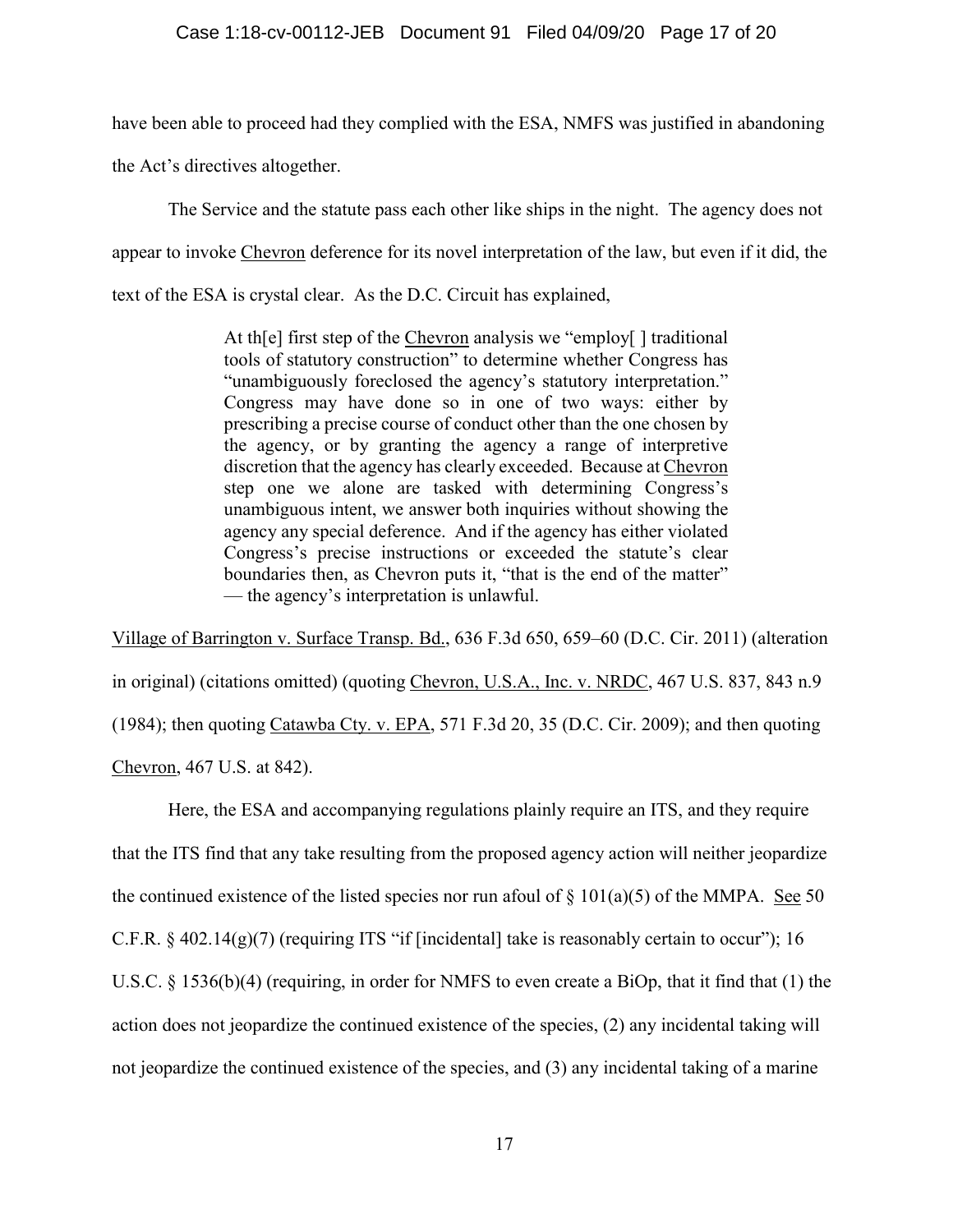#### Case 1:18-cv-00112-JEB Document 91 Filed 04/09/20 Page 18 of 20

mammal is authorized under  $\S 101(a)(5)$  of the MMPA). The statutory text itself harmonizes the ESA and the MMPA quite clearly by requiring that both be satisfied in the case of marine mammals. See 16 U.S.C. § 1536(b)(4). NMFS's finding that the lobster fishery would have more than the "negligible impact" allowed by  $\S$  101(a)(5) of the MMPA meant that the fishery violated § 7(b)(4) of the ESA. This should have ended the agency's inquiry.

The fact that the alternative is to "decline to issue a BiOp entirely," Def. MSJ at 27, does not change the requirements of the ESA. In fact, that is precisely the purpose of the ESA: "The plain intent of Congress in enacting the [ESA] was to halt and reverse the trend toward species extinction, whatever the cost." Ctr. for Biological Diversity, 861 F.3d at 177 (quoting Tenn Valley Auth., 437 U.S. at 184). In the seminal case on the ESA, the Supreme Court enjoined operation of an already-constructed dam, which "requir[ed] the sacrifice of the anticipated benefits of the project and of many millions of dollars in public funds." Tenn. Valley Auth., 437 U.S. at 174. But this unfortunate outcome could not change the plain language of the Act, wrote the Court:

> One would be hard pressed to find a statutory provision whose terms were any plainer than those in § 7 of the Endangered Species Act. Its very words affirmatively command all federal agencies "to insure that actions authorized, funded, or carried out by them do not jeopardize the continued existence" of an endangered species or "result in the destruction or modification of habitat of such species . . . .

Id. at 173 (omission in original) (quoting 16 U.S.C. § 1536(a)(2)). Defendants cannot rewrite the statute just because they do not agree with its consequences.

Finally, the Service's inclusion of a "numerical trigger for reinitiation" of consultation, Def. MSJ at 29, does nothing to cure its violation of the Act. Setting a threshold of an acceptable take level for the fishery, see generally 50 C.F.R. § 402.14(i)(4), is only one of many mandatory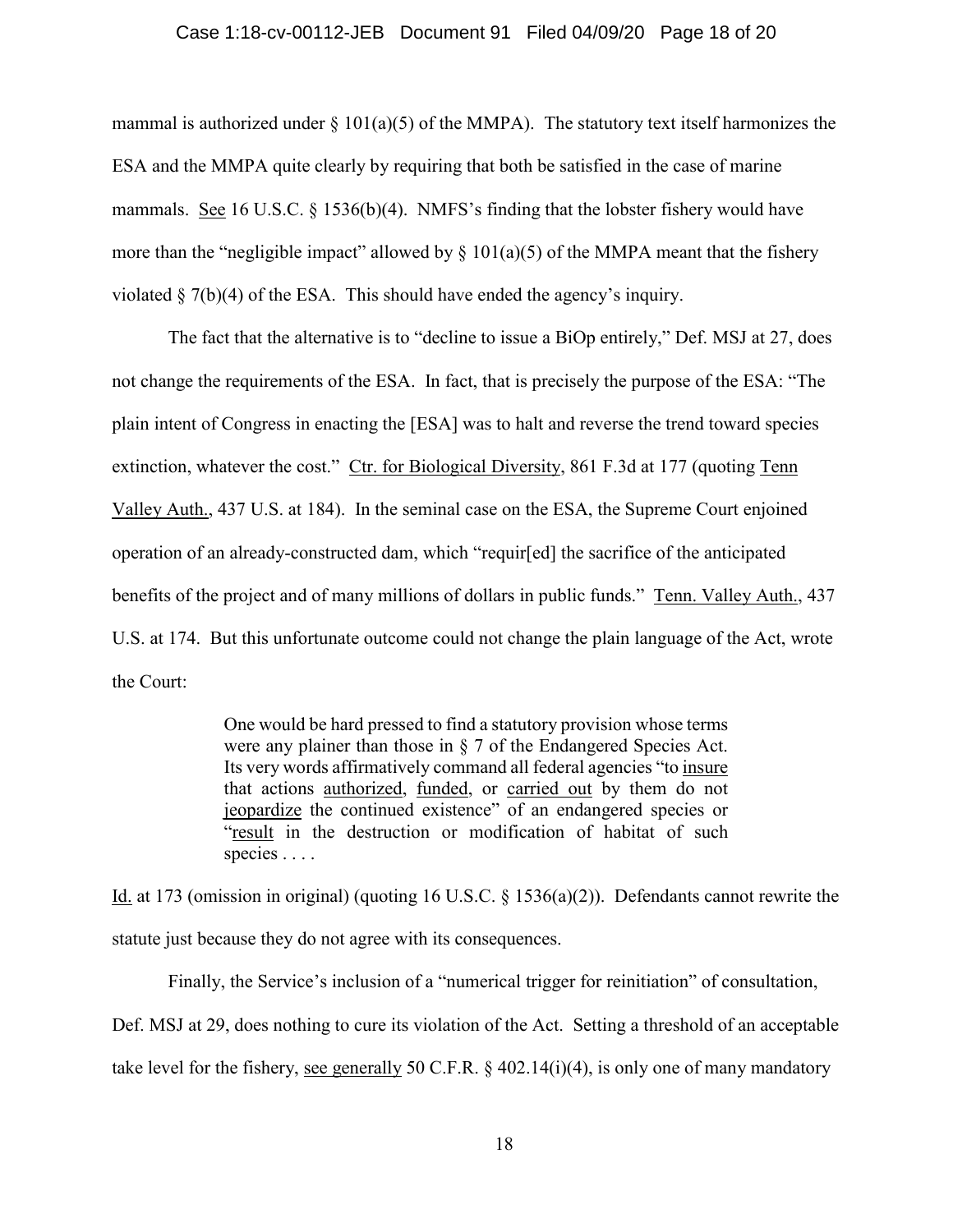#### Case 1:18-cv-00112-JEB Document 91 Filed 04/09/20 Page 19 of 20

components of an ITS. Id.  $\S 402.14(i)(1)(i)$ –(v). In any case, the Service does not deny that its "functional equivalent" was not, in fact, an ITS. See Def. MSJ at 3, 18, 29. As stated *ad nauseum* above, the ESA and its regulations require an ITS. Any non-ITS substitute, even one that fulfills one of several functions of an ITS, will not do.

In short, the Service's failure to include an ITS in its 2014 BiOp after finding that the American lobster fishery had the potential to harm the North Atlantic right whale at more than three times the sustainable rate is about as straightforward a violation of the ESA as they come. The Court therefore declares the 2014 BiOp to be invalid under the Endangered Species Act and will order briefing from the parties on the issue of an injunctive remedy.

Having so found, the Court has no need to engage in Plaintiffs' other arguments as to why the 2014 BiOp violated the ESA. But NMFS would do well to adhere to all of the Act's requirements in any future BiOps. For example, Plaintiffs here also pointed out that the Service evaluated the fishery's impact on right whales using the MMPA's "serious injury and mortality" standard, see 16 U.S.C. § 1387, instead of the broader "effects of the action" standard required by the ESA, which includes "all consequences to listed species or critical habitat that are caused by the proposed action, including the consequences of other activities that are caused by the proposed action." 50 C.F.R. § 402.02; <u>see id.</u> § 222.102 (defining "take" to include actions that injure a listed species "by significantly impairing essential behavioral patterns, including[] breeding, spawning, rearing, migrating, feeding or sheltering"); see also, e.g., C1 26787 (2014 BiOp considering lobster fishery's "potential to seriously injure or kill" right whales). Put differently, just because the Court had no need to discuss other features of the 2014 BiOp does not mean that they complied with the ESA (or, for that matter, the MMPA) and should be repeated in future BiOps.